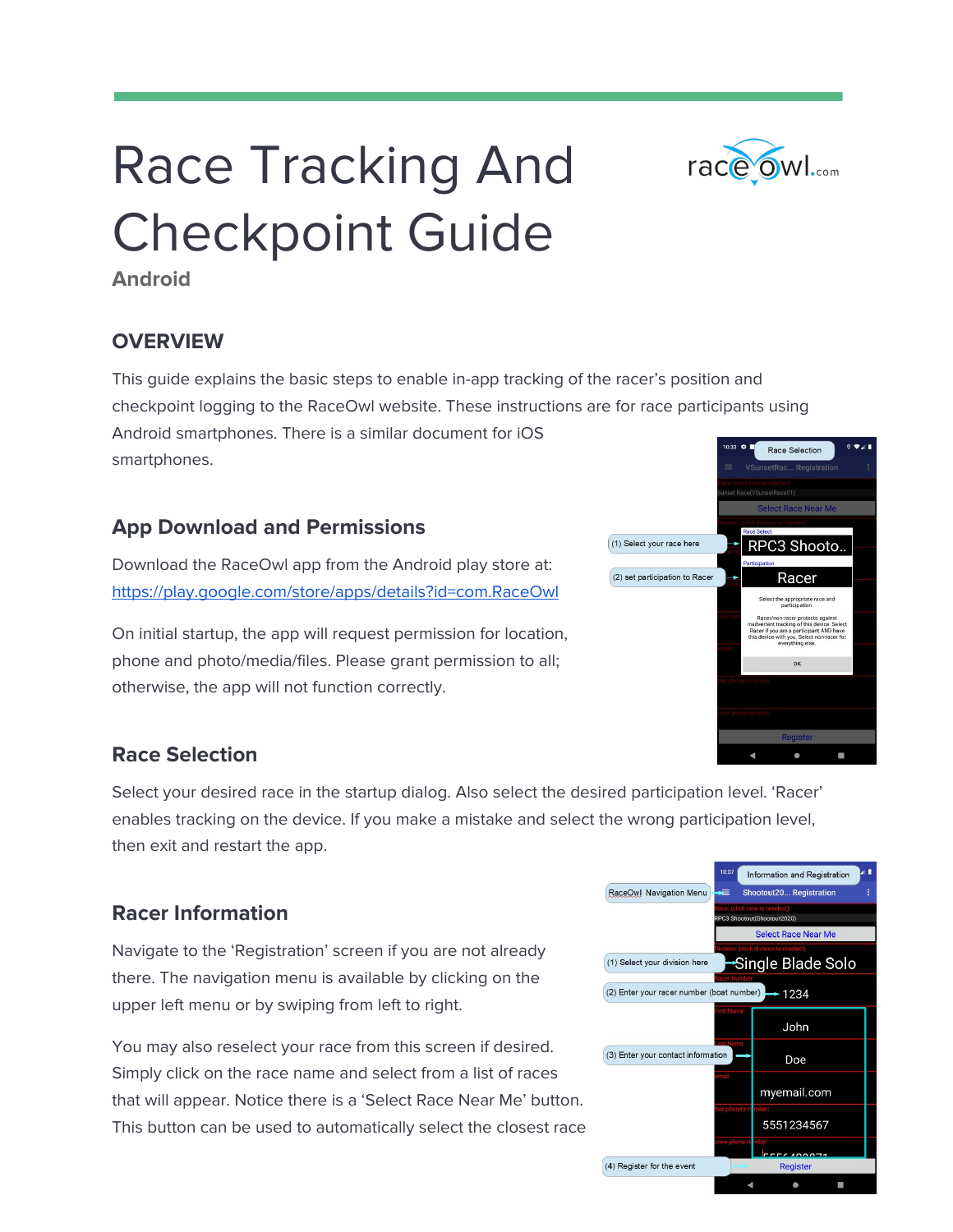to your current position if you have a valid GPS signal. Now select your division. Enter your boat number; this should be a 4-digit number (e.g. 1235 or 0003). Enter the information requested in the remaining fields. For phone numbers, enter digits only (no spaces or dashes). Note: The RaceOwl authorization code is for official use only; it allows for race officials to record the official finish time for participants.

#### **Registration**

After you have finished filling each field, press the 'Register' button to complete your registration. RaceOwl will respond with a success or failure message. In-app registration can fail for two reasons: 1) The race does not allow individuals to register in-app (such as the MR340) or 2) the racer's 4-digit ID is already in use. Check the RaceOwl roster to see if you have already been registered (for example, the Shootout RaceOwl roster is here:

<http://raceowl.com/Shootout2020/RaceResults>). If the number is in use by another racer, then enter a different racer ID and try again.

# **Tracking**

When you are ready to start your race, press 'position tracking' from the menu to goto the Tracking screen. Select 'track me.' RaceOwl should accept your location, and the app will indicate that tracking is on by the green status at the top of the screen. The app will automatically send a position update to the RaceOwl website every 2 - 5 minutes. The RaceOwl site uses the location data to provide a combined status of all trackable racers. RaceOwl features include:

- A live map showing all tracked racer positions (e.g. [https://raceowl.com/Shootout2020/RaceMap4\)](https://raceowl.com/Shootout2020/RaceMap4)
- Race results and rankings (e.g. [https://raceowl.com/Shootout2020/RaceResults\)](https://raceowl.com/Shootout2020/RaceResults)
- Individual split times and estimated time of arrival at each checkpoint. You can access this information by clicking on the boat number on the RaceResults page.

When you finish your race. Please remember to press the 'stop tracking' button and close the app.